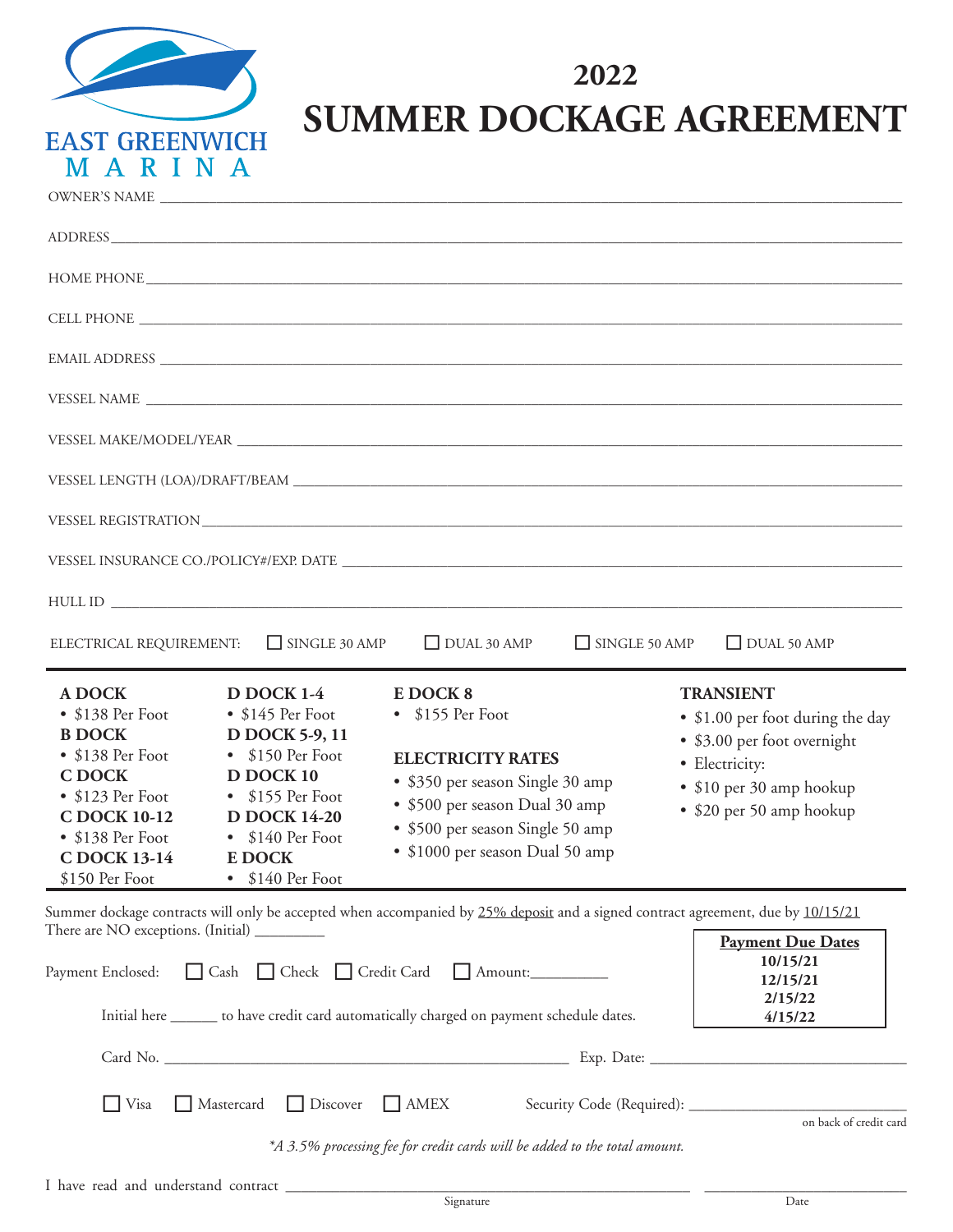subject to availability and payment. 2021 Summer **Contracts** will be due on **October 15<sup>t</sup><sup>h</sup>, 2020**. On October to availability and payment. 2022 Summer Contracts will be due October 15th, 2021. On October 15th, 2021 a 25% deposit and signed contract is due for the 2022 Summer Season and the summer season is from April 15th through October 31st. Electrical rates will be flat rated per the previous page pricing layout. Summer slips are not automatically reserved from previous year. Slips are rented on a first come basis, subject

- A. East Greenwich Marina, LLC, hereinafter referred to as Marina, reserves the right to haul any vessel for non-payment of account at the owner's expense. All claims for the adjustment on any billings must be rendered within five (5) days of receipt of bill, after which time, no adjustments will be made. It is further understood that a maritime lien against the vessel itself will secure any obligation to Marina. A service charge of 1½% per month will be added for all overdue accounts. The owner warrants and agrees that the contractual benefits, and all matters covered by this agreement, are such as will in every instance give rise to a maritime lien against the vessel, in addition to any direct claim against the owner or those in privity with him or the vessel which may exist in accordance with the procedures set forth in Title 43, Chapter 35 of the General Laws of RI, 1956 as amended, or in accordance with the procedures set forth in Title 6A, Chapter 9, of the RIGL, 1956, as amended.
- B. Marina reserves the right to rent slips to transient boaters when not occupied by regular tenant. This contract is only for the above reference vessel and cannot be reassigned or sublet. Please advise the marina of your departure and return date to avoid any inconvenience to you upon your return.
- C. Boarding steps and dock boxes must be approved by Marina as to size and placement. Boxes or other items **CAN NOT BE NAILED, SCREWED, OR FASTENED TO THE DOCKS**. Storage of dinghies on docks IS NOT ALLOWED. Dinghies, if not stored aboard, must be secured in such a way as NOT to extend beyond the slip to avoid interference with free passage of other boats. Unless specifically described this contract does not include any tender dinghy, or rowboat of any size. Satellite dishes are not allowed on the docks.
- D. Those planning to live aboard their boats for a period of more than one (1) week or seven (7) consecutive days, must make arrangements with Marina and will be charged an additional fee.
- E. All sailboats must have halyards tied, if not, it will be done by Marina personnel and will be charged an additional fee.
- F. With Exception to winter storage renters, all water and electricity services will be terminated by November 1st, 2022, in preparation for winter. An boat in the water after October 31st, 2022 will be charged transient dockage rates at \$3 per foot plus \$10 electric per calendar day OR automatically be hauled at owner's expense. be hauled at owner's expense.
- G. As a courtesy to your fellow boaters, Marina requests that voices, stereos, etc. be kept at a reasonable level. Boaters must notify Marina of any change of address and telephone numbers. Marina must be notified immediately of any changes of boat size, length, name, make or ownership.
- H. The owner of said vessel covenants and warrants that the vessel is fully insured for all loss or damage while stores at Marina. Marina and/or its employees/assignees shall not be responsible for vandalism, fire, storm, theft, act of God or any other cause beyond our control. Marina further warrants that the vessel is maintained in a safe way and seaworthy condition at all times. If the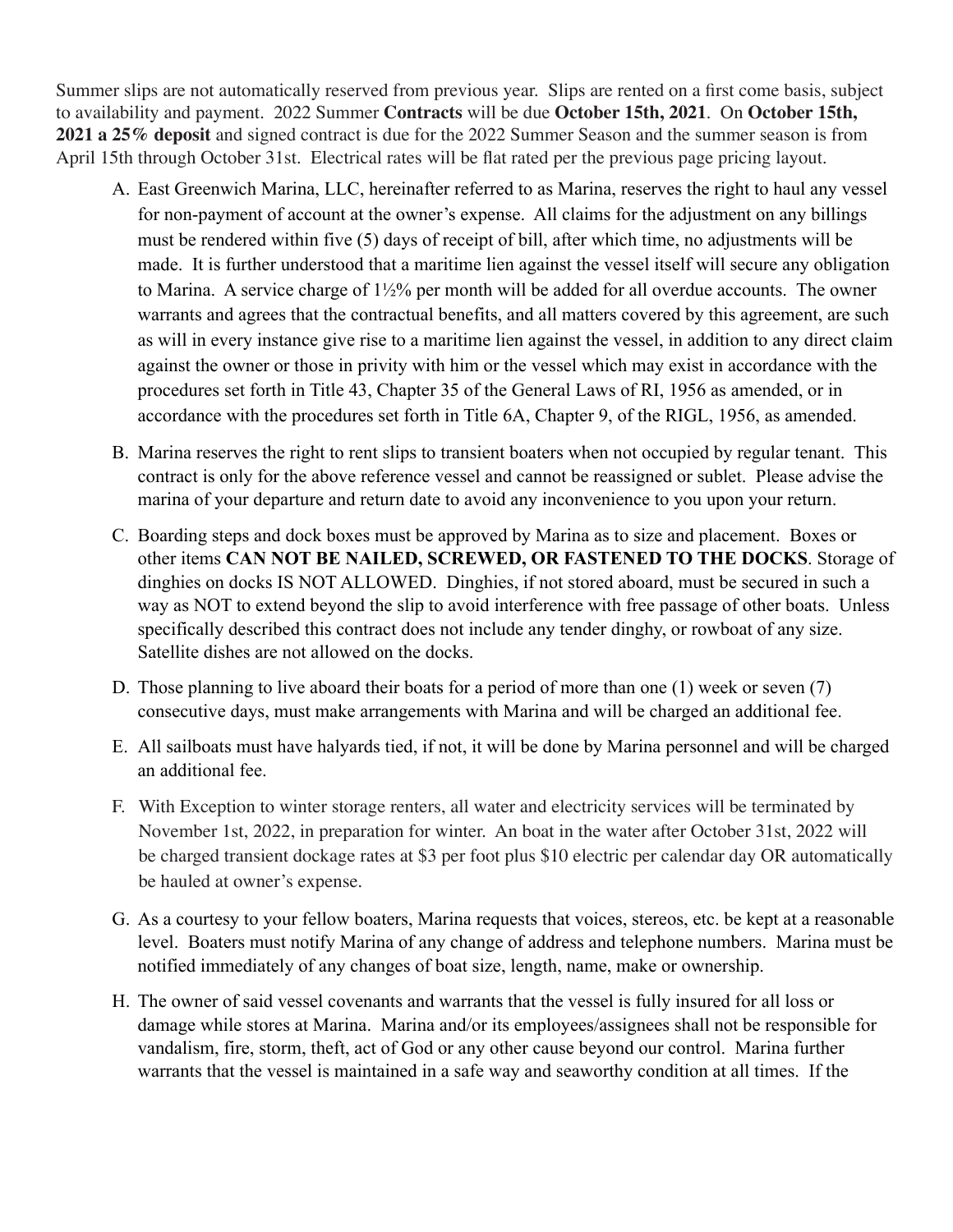vessel is determined to be unsafe or an environmental hazard, Marina, at its discretion, may haul the vessel at the owner's expense.

- I. It is understood that the services included in this contract do not include any specific watchman, police guard, or security services. The owners agrees that the Marina shall not be responsible/liable for losses due to theft, fire or any other cause beyond our control.
- J. There are absolutely no refunds and should water/electrical service be interrupted for any reason, there will be no refunds or pro-rated refunds to compensate boat owners.
- K. Electrical service will be charged at a flat rate. Payment will be due to Marina upon execution of agreement. Marina reserves the right to discontinue electrical service for non-payment.
- L. The owner and the Marina agree to stipulate that if the vessel leaves the Marina facilities, with or without Marina's consent, prior to full payment of all amounts currently due, Marina shall not lose any of its rights to payment, to any liens under state and federal (including federal maritime) laws against the vessel, etc., or to regain possession (with or without process of law) of the vessel, and to hold it again and thereafter until paid in full. No release of possession of the vessel by Marina shall be construed as, or operate to create, a waiver surrender of any rights or remedies hereunder by Marina. The owner further covenants and agrees that a service charge shall be payable on any and all unpaid balances due from the time hereunder, at a rate of  $1\frac{1}{2}\%$  per month on all outstanding balances, commencing from the  $15<sup>th</sup>$  day after the date of invoice or statement rendered. Such service charge shall be protected and secured by said liens. The owner further agrees that in the event that the Marina shall take action to collect any balances due hereunder, included suits to enforce liens against the vessel, a reasonable attorney's fee and related expenses of said attorney shall be added to Marina's damages, in addition to balances due to account principle and service charges, regardless of any lawsuit is actually filed by said attorney.
- M. Marina reserves the right not to renew this contract, and the right to refuse to approve or permit the assignment of this contract by the owner or other person, or the right to refuse assignment of this contract to any other vessel other than the above vessel. Any change in the vessel must be approves by marina. Marina shall have the right to terminate this contract for cause, upon reasonable notice in writing to the owner.
- N. Boat owners and guests must abide by Marina's parking policy at all times. Policy to be submitted with parking passes (2). Overnight parking at the owner's risk.
- O. Marina facilities shall not be used for solicitation, advertising or any other business purposes, either from the vessel or from ashore, expect by Marina or its permittees. The owner may place a small "for sale" sign on the vessel for the purpose of selling said vessel after receiving permission from Marina. It is understood and agreed that Marina shall charge a fee to outside yacht brokers, payable in advance, for the service of Marina, in order to show vessel.
- P. HURRICANE- Marina shall not be liable for loss, damage, third party damage or loss to property or person in the event of acts of God, storms, flood, and high winds, gales of hurricane. Marina reserves the right to mandate boat owners to vacate their slips in the event of a severe hurricane or storm. If vessel does not vacate, Marina at its discretion, may haul the vessel at owner's expense.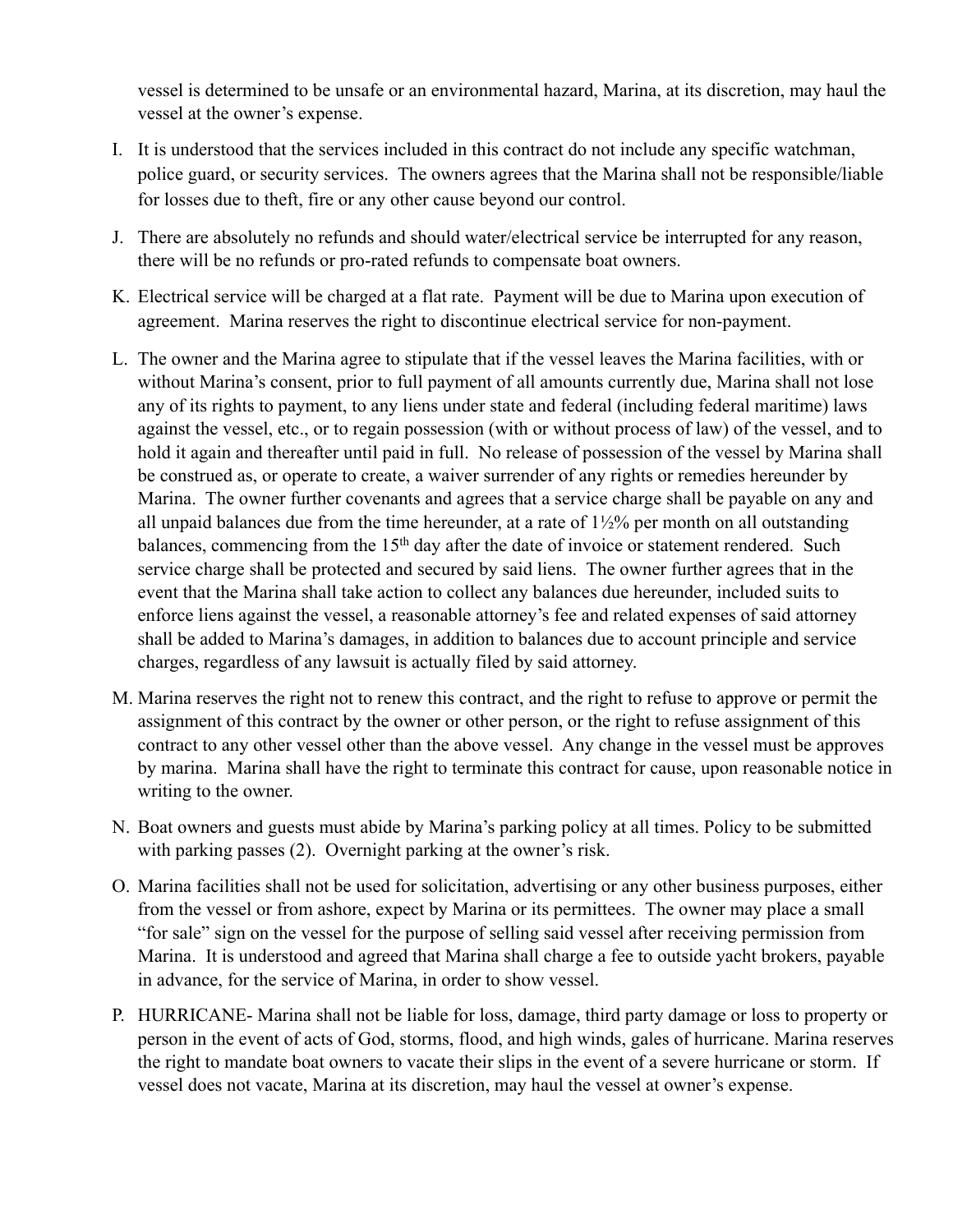- Q. The person who has signed the contract as the owner, herby warrants and represents that he in in fact in law the true owner of the vessel and that he has full power and right to enter into this contract for himself and for the vessel, and that there are no restriction of any kind upon him or the vessel which limit or restrict his right and power to bind himself and vessel to each and every term and condition in this contract.
- R. Marina herby claims all rights and privileges afforded by Federal Maritime Lien Act, 46 US Code Sec 971-975 for providing supplies to any vessel, foreign, or domestic, upon the order of the owner of such vessel, or of a person authorized by the owner. Marina shall have a maritime lien in the vessel for the value of supplies provided which may be enforced by suit "in rem" against vessel.
- S. No open cookers, flames, flammable remover or paint burners will be used at any time, for any purpose on the docks, boats or around the marina/restaurant facility.
- T. No padding, hose, rug or other material shall be attached to the tops or sides of the slips; only materials authorized by Marina in writing shall be used. All other material attached to the slips will be removed. Boat owners shall make no material change in slip.
- U. Marina reserves the right to reassign dock slip assignments as the need may arise. Summer dockage contract does not guarantee any particular slip assignment. After assignment though, every effort will be made to avoid changes.
- V. No trailers, cradles or canvasses will be stored on the Marina/restaurant property, including all parking lots.
- W. Outside fueling of vessels at marina must be done with permission of the Marina. Overboard discharge of heads and holding tanks is prohibited and will be sanctioned according to State and Federal Laws.
- X. Pets are allowed at the sole discretion of Marina. All pets must be leased at all times and must ALWAYS be accompanied by their owner. Any pets left unattended will be turned over to the local animal control authorities. Marina is not responsible for nor assumes any liability for the actions of any pets.
- Y. Vessel LOA is measured including swim platforms and bow pulpits.
- Z. There will be no fishing or cleaning of fish on the docks or Marina property.
- AA.All invoices are due upon receipt.
- BB.This contract authorizes East Greenwich Marina, LLC to remove/haul/recover a vessel at any time when such vessel poses a threat or danger to Marina, its property or its clients. It also authorizes Marina to remove/haul/recover/lockdown a vessel, at owner's expense for late/non-payment.
- CC.Marina shall be indemnified and held harmless for any loss incurred by the owner of a vessel for damages sustained to said vessel either through their own operation of said vessel or for damage incurred by the operation of another vessel. Any attorney fees incurred by the Marina defending a claim due to negligent operation of a vessel by an owner shall be paid solely by said owner hereby agrees to fully indemnify by Marina by any and all loss sustained.